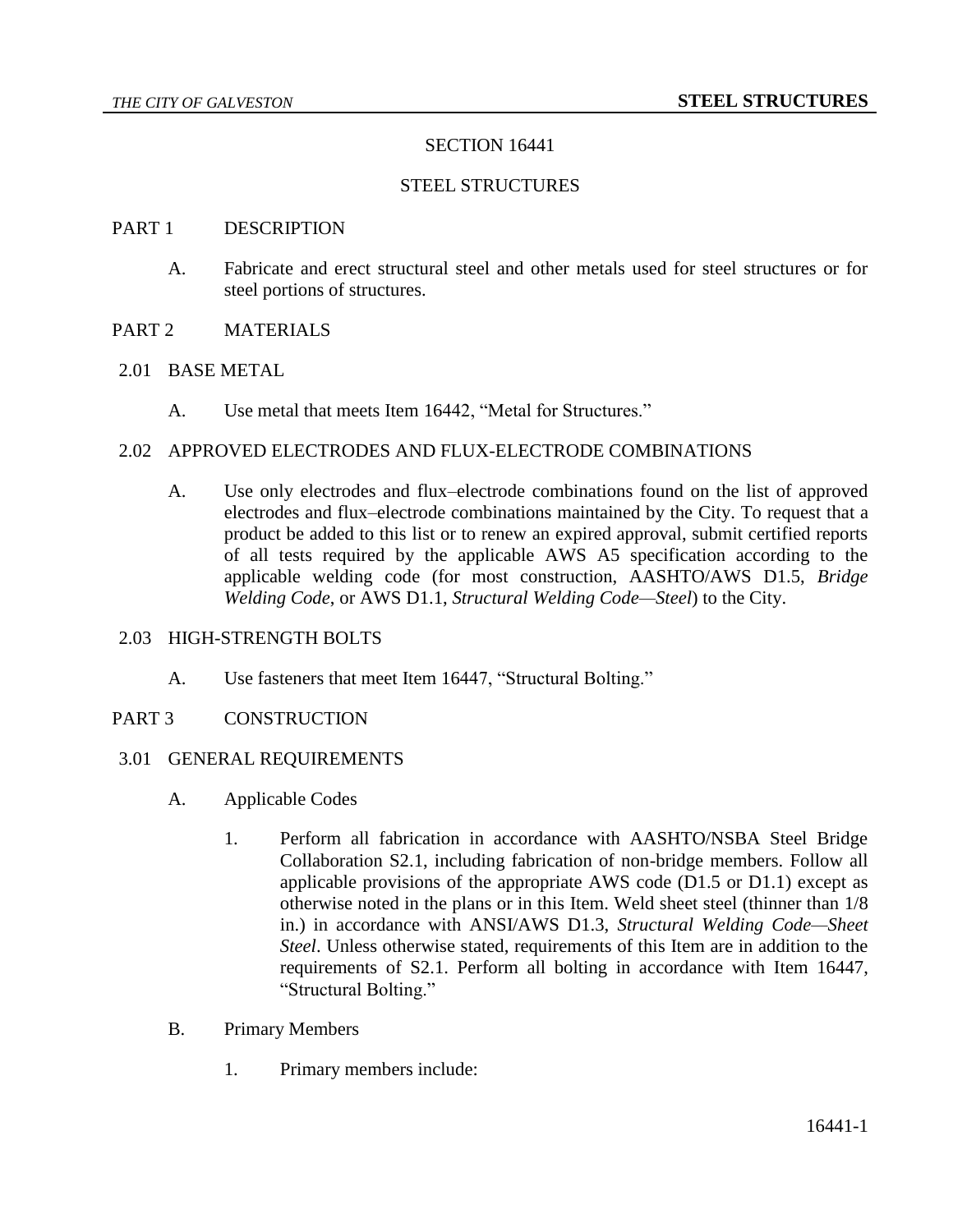- a. webs and flanges of plate, tub, and box girders;
- b. rolled beams and cover plates;
- c. floor beam webs and flanges;
- d. arch ribs and arch tie beams or girders;
- e. truss members;
- f. diaphragm members for curved plate girders or beams;
- g. pier diaphragm members for tub girders;
- h. splice plates for primary members; and
- i. any other member designated as "primary" or "main" on the plans.
- C. Responsibility
	- 1. The Contractor is responsible for the correctness and completeness of shop drawings and for the fit of shop and field connections.
- D. Railroad Structures
	- 1. Fabricate railroad underpass structures in accordance with the latest AREMA *Manual for Railway Engineering* and this Item. In the case of a conflict between this Item and the AREMA manual, the more stringent requirements apply.
- E. Qualification of Plant, Laboratories, and Personnel
	- 1. Fabrication
		- a. The Department will evaluate fabrication plants for competence of the plant, equipment, organization, experience, knowledge, and personnel to produce acceptable work. Plants must be qualified in accordance with S2.1 (or equal acceptable qualification). When AISC certification is required, provide a copy of the certificate and a copy of the complete audit report, including the exit meeting report.
	- 2. Nondestructive Examination (NDE)
		- a. Personnel performing NDE must be qualified in accordance with the applicable AWS code. Testing agencies and individual third-party contractors must also successfully complete periodic audits for compliance. In addition, ultrasound technicians must pass a hands-on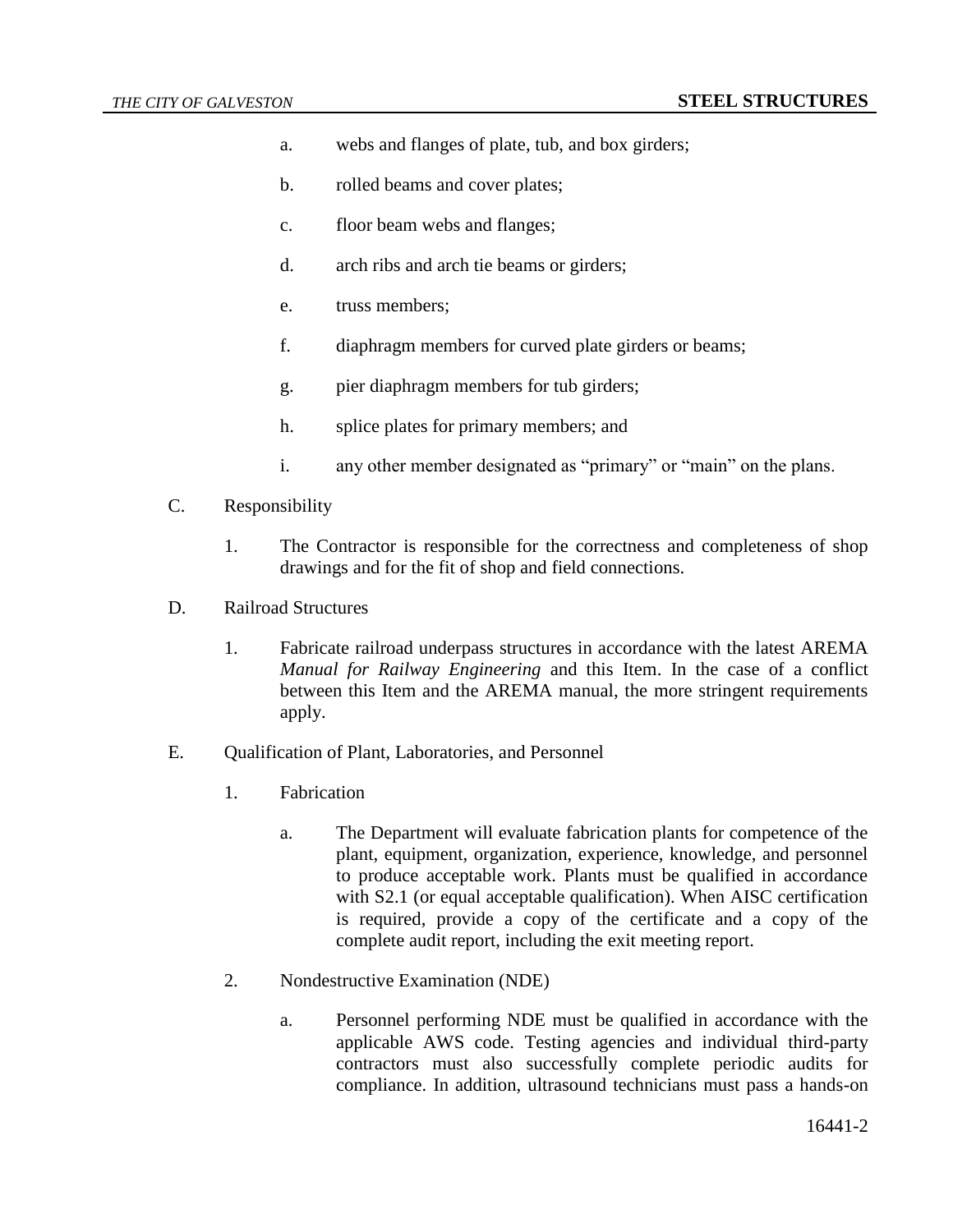test administered by the City. A technician who fails the hands-on test must wait 6 months before taking the test again. Qualification to perform ultrasonic testing for the City will be revoked when the technician's employment is terminated, and recertification based on a new hands-on test will be required.

- 3. Welding Procedure Qualification
	- a. Laboratories performing testing for welding procedure qualification must successfully complete periodic audits.
- F. Drawings
	- 1. Erection Drawings
		- a. Submit 2 copies of erection drawings before erection of railroad underpasses, trusses, field-spliced (welded or bolted) girders, arches, or other members for which erection drawings are required on the plans. Submit an additional copy of the drawings for railroad underpasses. Erection drawings are not required for rolled I beam units unless otherwise noted on the plans.
		- b. Clearly indicate at least:
			- (1). procedures;
			- (2). sequence of work;
			- (3). equipment to be used;
			- (4). location of falsework, erection cranes, and holding cranes;
			- (5). falsework design details;
			- (6). girder lifting points;
			- (7). adjacent structures loaded; and
			- (8). requirements for releasing cranes during erection that differ from the requirements of this Item or those shown on the plans.
		- c. If site conditions differ from those assumed for these drawings, revise the drawings to reflect the actual conditions before continuing the erection work.
	- 2. Shop Drawings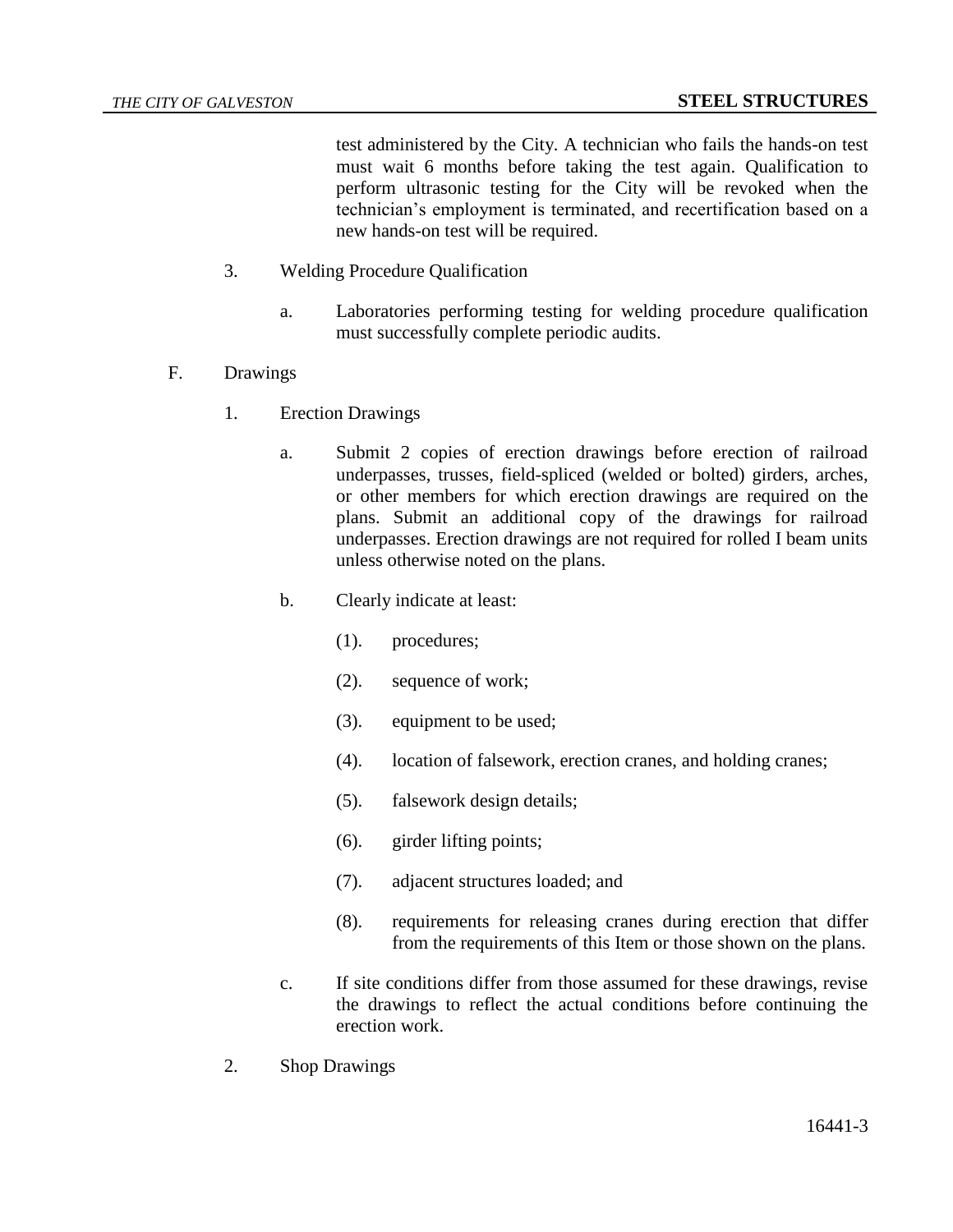- a. Before fabrication, prepare and submit shop drawings for each detail of the general plans requiring the use of structural steel, forgings, wrought iron, or castings.
	- (1). Bridge Structures
		- (a). Unless otherwise approved, prepare drawings in accordance with AASHTO/NSBA Steel Bridge Collaboration G1.3, "Shop Detail Drawing Presentation." Print a bill of material on each sheet, including the Charpy V Notch (CVN) and fracturecritical requirements, if any, for each piece. Indicate joint details on shop drawings for all welds. Indicate fracture-critical areas of members.
		- (b). Show a title block in the lower right corner including:
			- I. project identification data including federal and state project numbers,
			- II. sheet numbering for the shop drawings,
			- III. name of the structure or stream,
			- IV. name of the fabricator or supplier, and
			- V. name of the Contractor.
		- (c). Submit 7 copies of shop drawings to the Owner's Representative. Submit an additional copy if the owner is a non-City entity such as a railroad or a municipal or turnpike authority, and another copy if the designer is a private consultant. The Owner's Representative may require additional sets.
	- (2). Non-Bridge Structures
		- (a). Prepare clear and legible shop drawings for the complete assembly on sheets  $11 \times 17$  in. Full-size drawings may be reduced to half-scale size if they are clear and legible. At the left end, provide a 1 1/2 in. margin, with the other margins 1/2 in. wide. Indicate joint details on shop drawings for all welds. Provide a title block on each sheet in the lower right corner with the following information: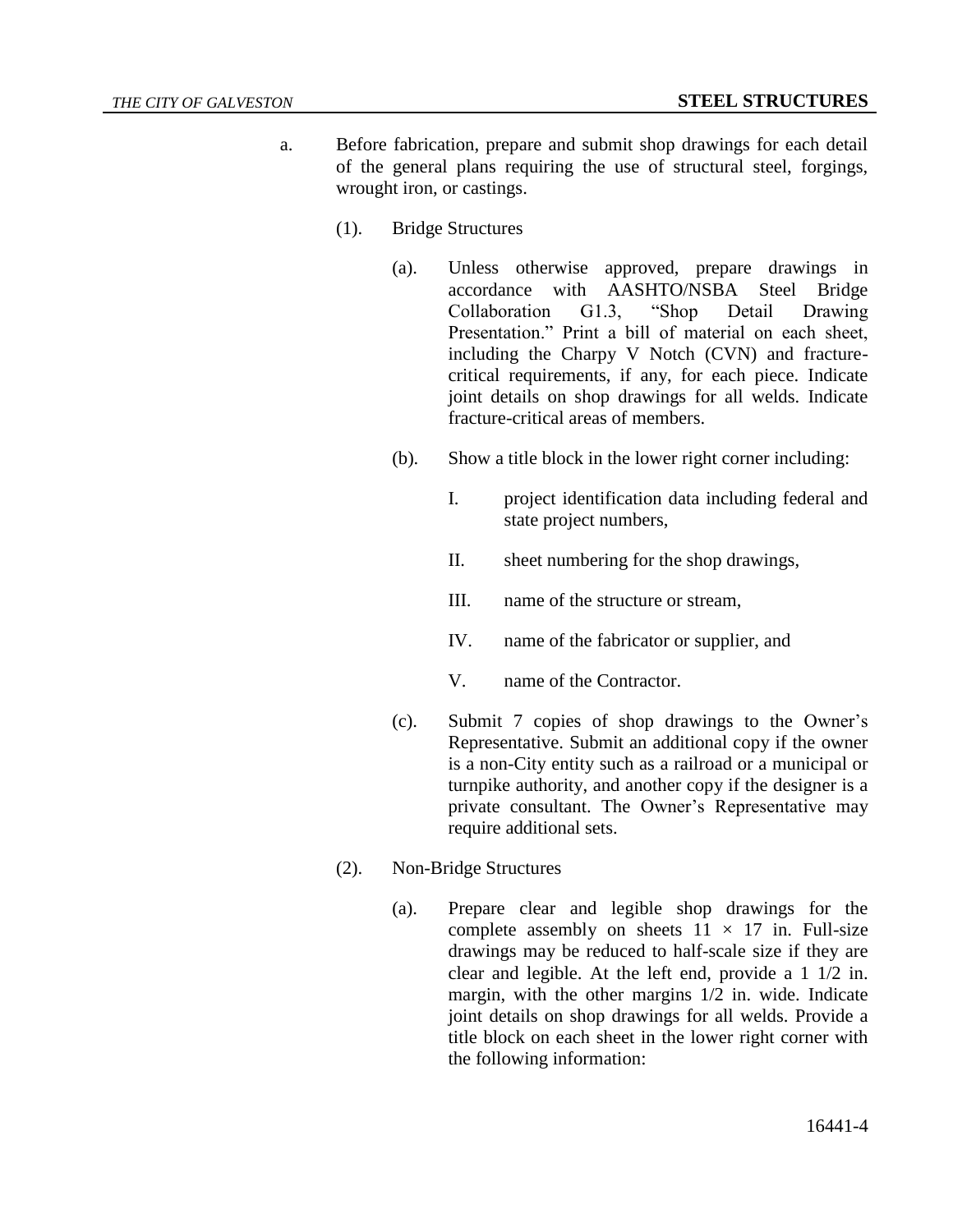- I. sheet index data shown on the lower right corner of the project plans,
- II. sheet numbering for the shop drawings,
- III. name of the fabricator, and
- IV. name of the Contractor.
- (b). Furnish 7 copies of completed shop drawings to the Owner's Representative.
- G. Welding and Fabrication Procedures
	- 1. Welding Procedures
		- a. Before fabrication begins, submit welding procedures in accordance with the applicable AWS code to the City, and notify the Owner's Representative which procedures will be used for each joint or joint type.
		- b. Post the approved welding procedure specification for the welding being performed on each welding machine, or use another approved method of ensuring that the welder has access to the procedure information at all times.
	- 2. Fabrication Procedures
		- a. When primary bridge members are fabricated by welding or bolting, submit a fabrication procedure before fabrication begins. The fabrication procedure must include details required by S2.1 as well as:
			- (1). special processes such as planing or facing,
			- (2). details of heat treating and heat straightening procedures, and
			- (3). any other information required by the Owner's Representative.
		- b. Have a fabrication procedure approved for each type of structure (rolled beams with welded or bolted splices, plate girders with welded or bolted splices, tub girders with welded or bolted splices, box girders, plate girder bents, railroad thru-girders and plate girders, truss bridges, orthotropic deck segments, or other major bridge structure types) before starting fabrication.
- H. Submerged-Arc Welding (SAW)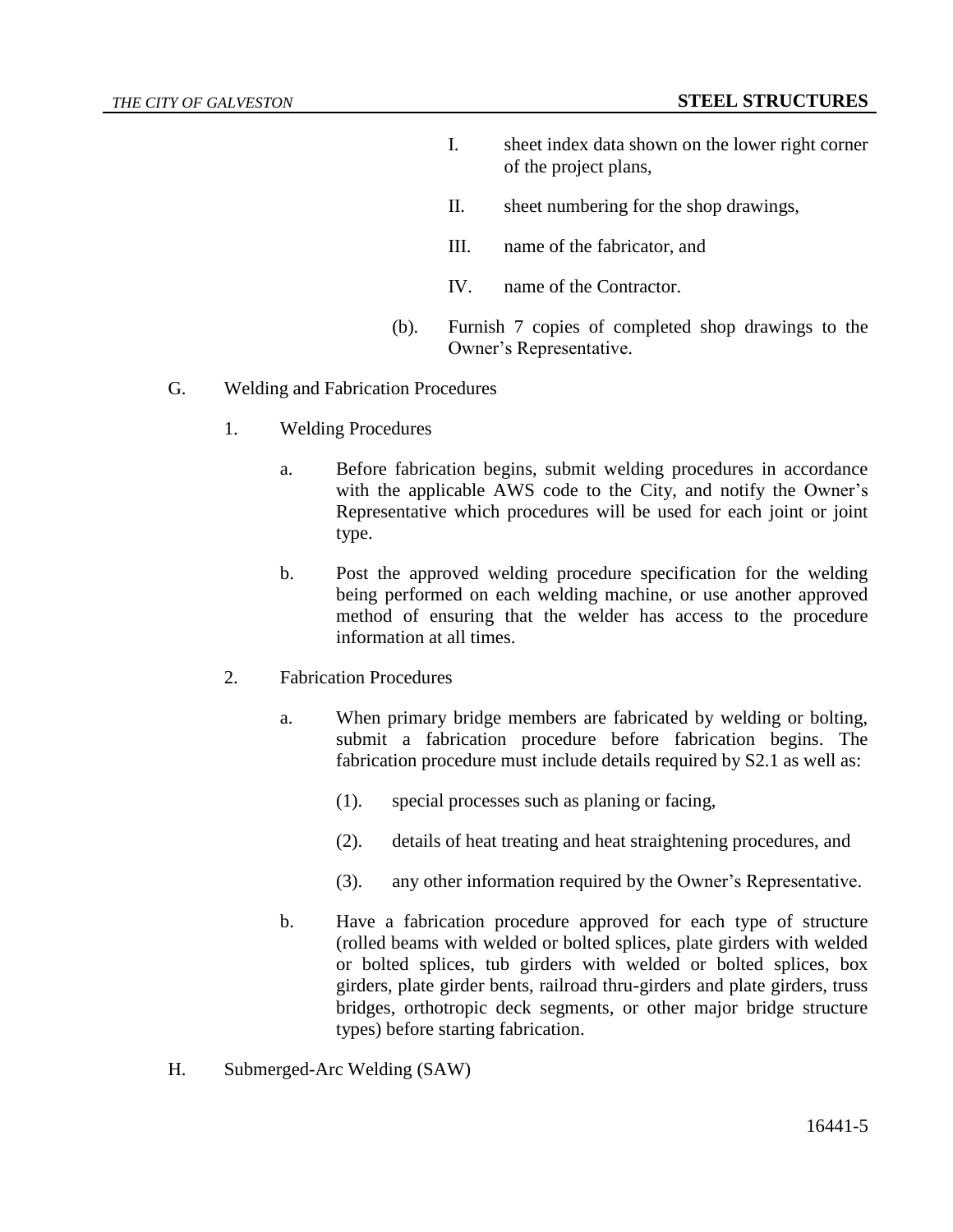- 1. Provide equipment with automatic guidance capable of maintaining the position of the arc and controlling the speed of travel so that, when once set by the operator, little manipulation is needed. Small adjustments to compensate for acceptable plate waviness, acceptable tilt of flange, etc. will be permitted. Do not use hand-held semiautomatic SAW for welding bridge members unless altered to provide automatic guidance or otherwise approved.
- I. Inspection
	- 1. Provide approved facilities, materials, and equipment required for inspection. Unless otherwise approved, provide an acceptable field office. Only 200 sq. ft. are required if fewer than 3 inspectors will be assigned to the facility. Provide desks, a layout table, a plan rack, and Internet service. Maintain the office and equipment so that it will continue to function properly for the intended use.
	- 2. Provide the Inspector with the helpers and equipment needed to move material to allow inspection. QC is solely the responsibility of the Contractor. The Contractor must have a QC staff qualified in accordance with the applicable AWS code. The QC staff must provide inspection of all materials and workmanship prior to inspection by the Department.
	- 3. When structural steel is fabricated outside of the contiguous 48 states, the additional cost of inspection will be paid by the Contractor.
- J. Documentation
	- 1. Before beginning fabrication, provide a completed Material Statement with supporting documentation (such as mill test reports), issued by the producing mill and verified by qualified personnel. Ensure that the documentation legibly reflects all information required by the applicable ASTM specifications.
	- 2. As material is shipped or placed in approved storage, provide a copy of the shipping or storage invoice that reflects:
		- a. member piece mark identification and calculated weight per piece from the contract drawings,
		- b. number of pieces shipped or in storage,
		- c. total calculated weight for each invoice per bid item, and
		- d. the unique identification number of the shipping or storage invoice.
	- 3. The acceptance of material or finished members by the Owner's Representative will not prohibit subsequent rejection if the material or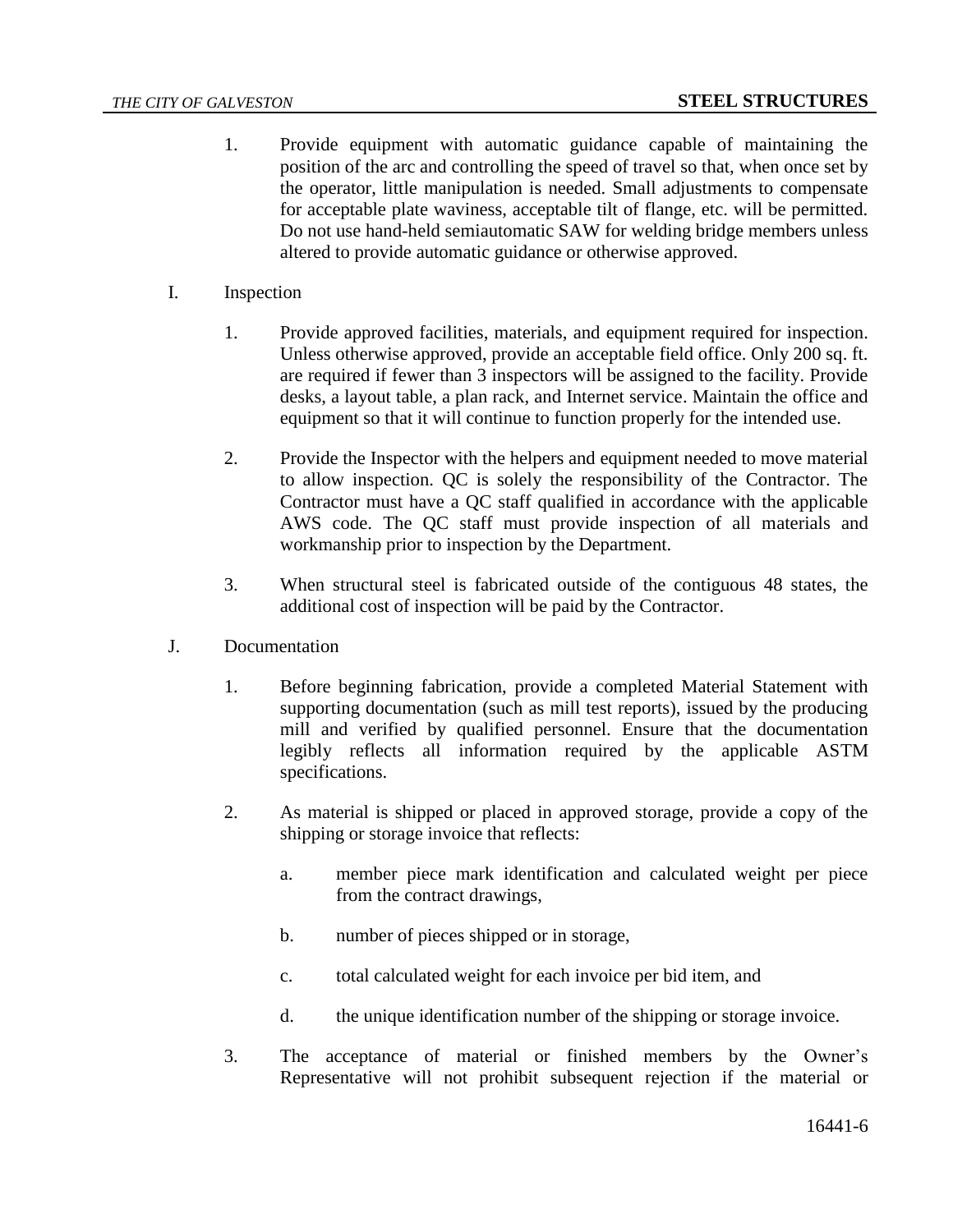members are found to be damaged or defective. Replace rejected material promptly.

- K. Material Identification
	- 1. Assembly-mark individual pieces and issue cutting instructions to the shop using a system that will maintain identity of the original piece.
	- 2. Identify structural steel by standard and grade of steel. Also differentiate between material toughness requirements (CVN, fracture-critical) as well as any other special physical requirements. In addition, identify structural steel for primary members by mill identification numbers (heat numbers). Use an approved identification system. Use either paint or low-stress stencils to make identification markings on the metal. Mark the material as soon as it enters the shop and carry the markings on all pieces through final fabrication. Transfer the markings before cutting steel for primary members of bridge structures into smaller pieces. Loss of identification marking on any piece, with no other positive identification, or loss of heat number identification on any primary member piece will render the piece unacceptable for use. Unidentifiable material may be approved for use after testing to establish acceptability to the satisfaction of the Owner's Representative. Have testing performed by an approved testing facility, and have results signed and sealed by a licensed professional engineer.

# 3.02 WELDING

# A. Details

- 1. Rolled Edges
	- a. Trim plates with rolled edges used for webs by thermal cutting.
- 2. Weld Tabs
	- a. Use weld tabs at least 2 in. long for manual and semi-automatic processes and at least 3 in. long for automatic processes, and in all cases at least as long as the thickness of the material being welded. Use longer weld tabs as required for satisfactory work.
- 3. Weld Termination
	- a. Terminate fillet welds approximately 1/4 in. from the end of the attachment except for galvanized structures and flange-to-web welds, for which the fillet weld must run the full length of the attachment unless otherwise noted on the plans.
- 4. No-Paint Areas at Field-Welded Connections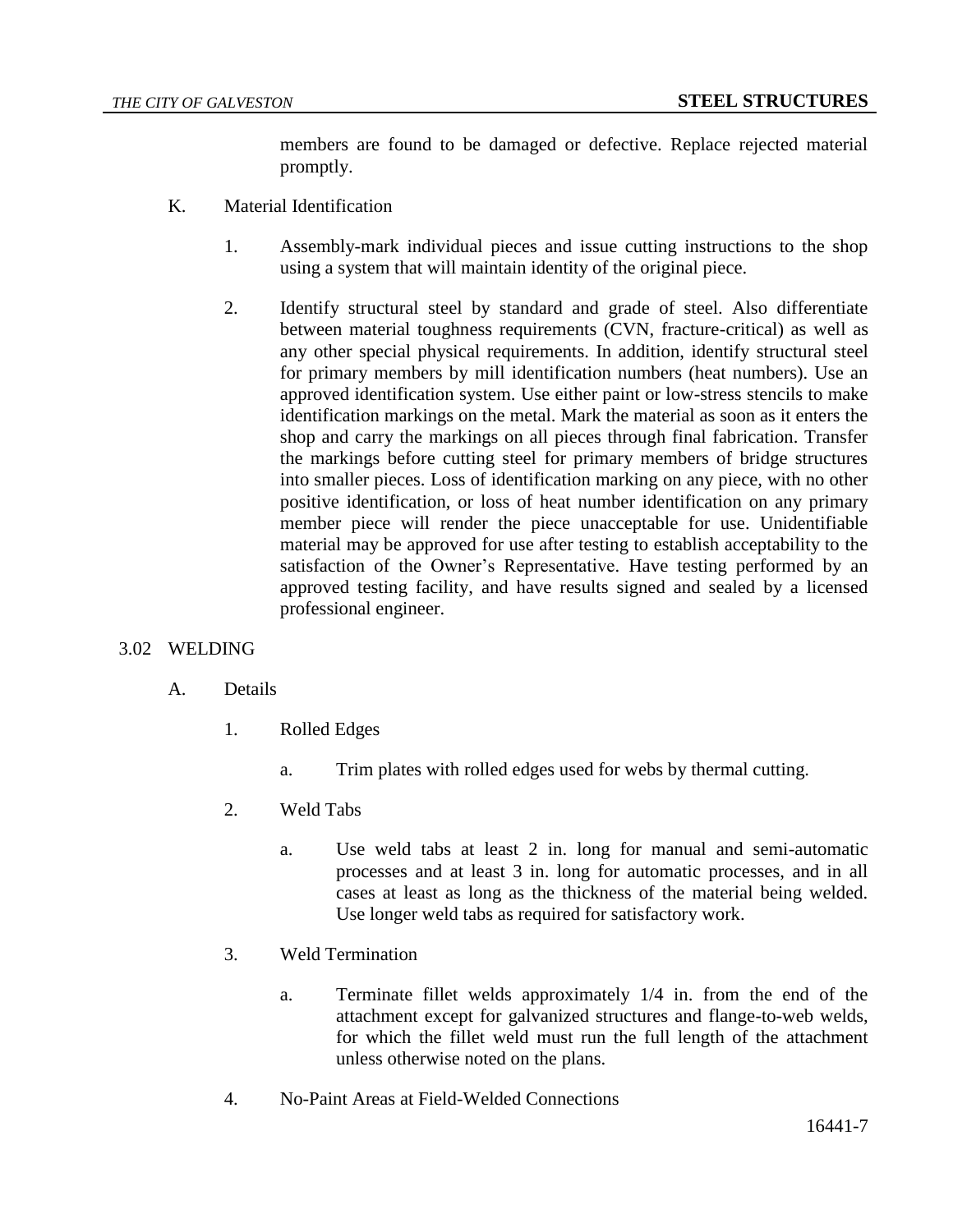- a. Keep surfaces within 4 in. of groove welds or within 2 in. of fillet welds free from shop paint.
- 5. Galvanized Assemblies
	- a. Completely seal all edges of tightly contacting surfaces by welding before galvanizing.
- B. Shop Splices
	- 1. Shop Splice Locations
		- a. Keep at least 6 in. between shop splices and stiffeners or crossframes and at least 6 in. between web and flange shop splices. Do not add optional splices to plates shown on the plans as 40 ft. long or shorter unless necessary to obtain the required geometry or otherwise approved. Obtain approval for shop splices added after shop drawings are approved.
			- (1). Continuous Multiple-Span Structures
				- (a). Unless otherwise shown on the plans or approved, do not locate tension flange splices within 0.05S of an interior bearing, within 0.10S of the centerline of an interior span, or between 0.30S and 0.50S from an end bearing, where S is the span length between centers of bearings.
			- (2). Single-Span Structures
				- (a). Unless otherwise shown on the plans or approved, do not locate tension flange splices within 0.10S of the centerline of the span.
	- 2. Grinding Splice Welds
		- a. Grind shop groove welds in flange plates smooth and flush with the base metal on all surfaces whether the joined parts are of equal thickness or of unequal thickness. Grind so that the finished grinding marks run in the direction of stress, and keep the metal below the blue brittle range (below 350°F). Groove welds in web plates, except at locations of intersecting welds, need not be ground unless shown on the plans except as required to meet AWS welding code requirements.
- C. Joint Restraint
	- 1. Never restrain a joint on both sides when welding.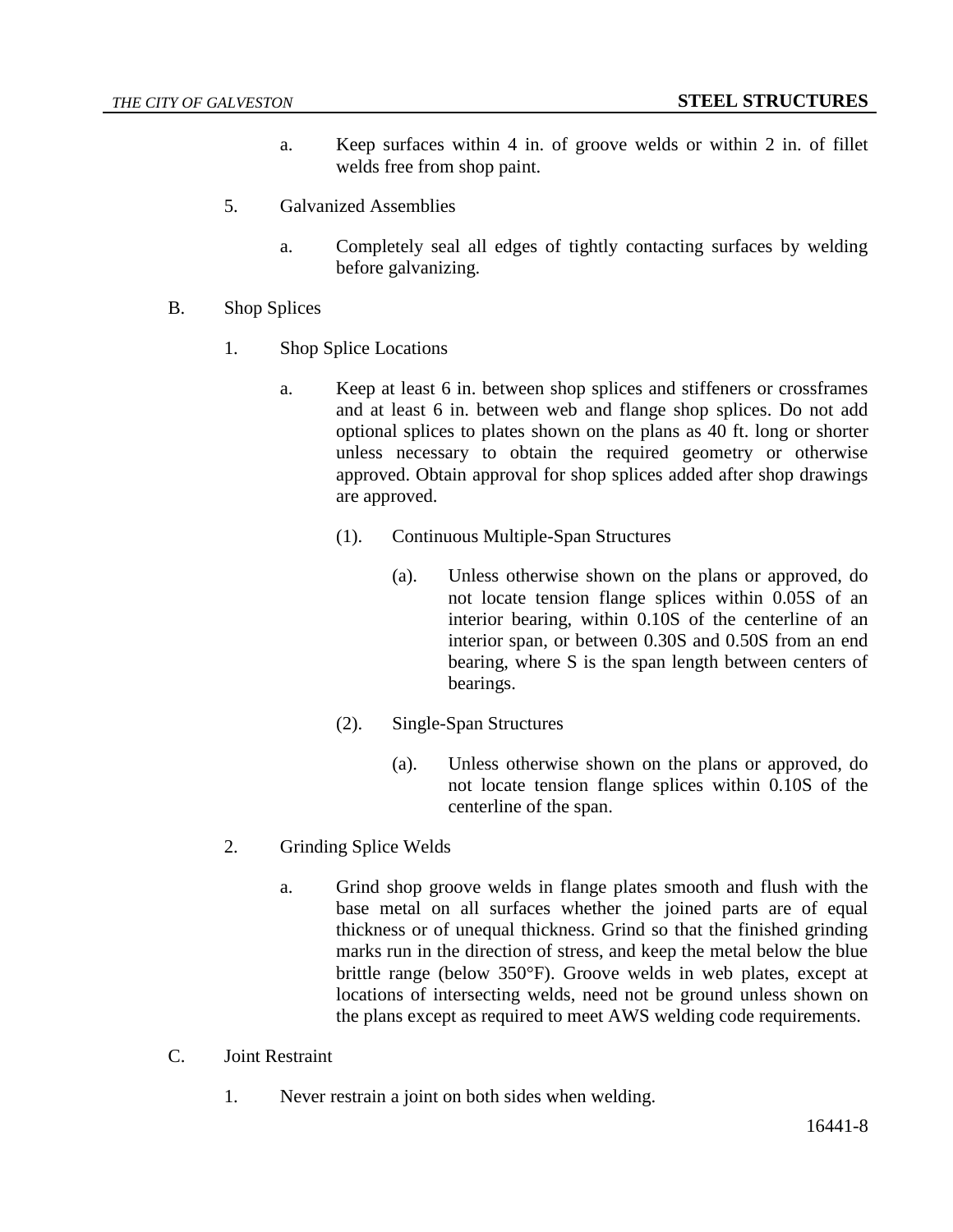- D. Stiffener Installation
	- 1. Flange Tilt
		- a. Members must meet combined tilt and warpage tolerances before the installation of stiffeners. Cut stiffeners to fit acceptable flange tilt and cupping. Minor jacking or hammering that does not permanently deform the material will be permitted.
	- 2. Stiffeners Near Field Splices
		- a. Tack-weld intermediate stiffeners within 12 in. of a welded field splice point in the shop. Weld the stiffeners in the field in accordance with Item 16448, "Structural Field Welding," after the splice is made.
- E. Nondestructive Examination (NDE)
	- 1. Perform magnetic particle testing (MT), radiographic testing (RT), and ultrasonic testing (UT) at the Contractor's expense for bridge structures. The Owner's Representative will periodically witness, examine, verify, and interpret NDE. Additional welds may be designated for NDE on the plans. Retest repaired groove welds per the applicable AWS code after repairs are made and have cooled to ambient temperature. Complete NDE and repairs before assembly of parts into a member but after any heat-correction of weld distortion.
		- a. Radiographic Testing
			- (1). Radiographs must have a density of at least 2.5 and at most 3.5, as confirmed by a radiographer. The density in any single radiograph showing a continuous area of constant thickness must not vary in this area by more than 0.5. Use only ASTM System Class I radiographic film as described in ASTM E 1815. Use low-stress stencils or other acceptable means to make radiograph and location identification marks on the steel. The Owner's Representative will examine and interpret all results of RT.
		- b. Ultrasonic Testing
			- (1). Have UT equipment calibrated yearly by an authorized representative of the equipment manufacturer or by an approved testing laboratory.
		- c. Magnetic Particle Testing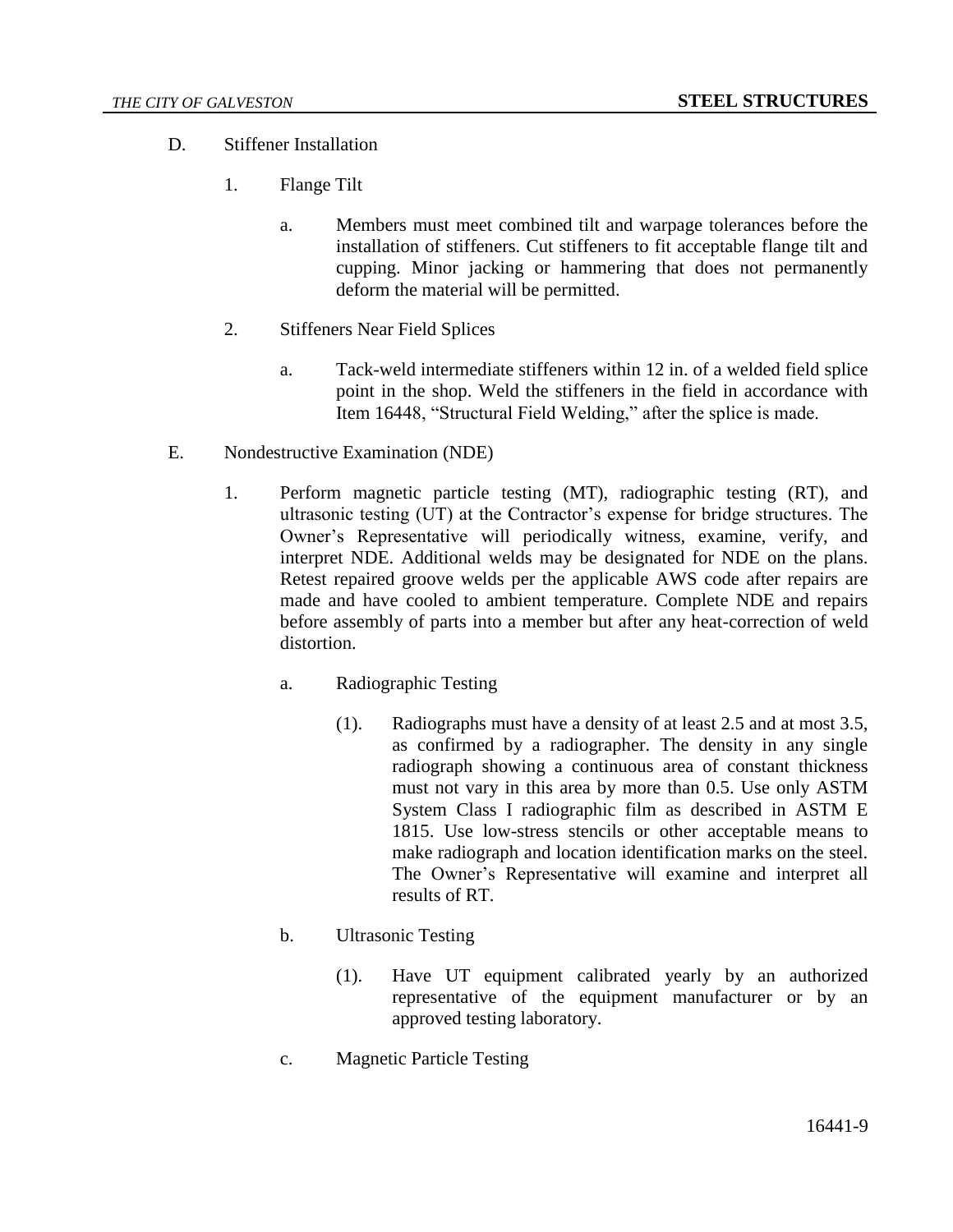- (1). Orient the prod or pole position normal or parallel to the weld unless otherwise approved. When using the yoke method, use half-wave rectified DC unless otherwise approved.
- d. Extra-high Strength Steel
	- (1). For shop welds on steel that has a nominal yield strength over 70,000 psi, perform RT on all flange and web splices in addition to any requirements of the applicable AWS code. Wait at least 48 hours after completing these welds before inspecting them.
- F. Testing of Galvanized Weldments
	- 1. If problems develop during galvanizing of welded material, the Owner's Representative may require a test of the compatibility of the combined galvanizing and welding procedures in accordance with this Section and may require modification of one or both of the galvanizing and welding procedures.
	- 2. If testing is required, prepare a test specimen with a minimum length of 12 in. using the same base material, having the same joint configuration, and using the welding procedure proposed for production work. Clean and galvanize this test specimen using the same conditions and procedure that will be applied to the production galvanizing.
	- 3. After galvanizing, examine the test specimen. There must be no evidence of excessive buildup of zinc coating over the weld area. Excessive zinc coating buildup will require modification of the galvanizing procedure.
	- 4. Remove the zinc from the weld area of the test specimen in accordance with ASTM A 90, and visually examine the weld area. There must be no evidence of loss of weld metal or any deterioration of the base metal due to the galvanizing or welding procedure. If there is evidence of deterioration or loss of weld metal, modify the galvanizing or welding procedure as required and run a satisfactory retest on the modified procedures before production work. Report procedures and results on the galvanized weldment worksheet provided by the Department.

# 3.03 BOLT HOLES

- A. Detail holes on shop drawings 1/16 in. larger in diameter than the nominal bolt size shown on the plans unless another hole size is shown on the plans.
- B. Thoroughly clean the contact surfaces of connection parts in accordance with Section 16447.4.B, "General," before assembling them for hole fabrication. Make holes in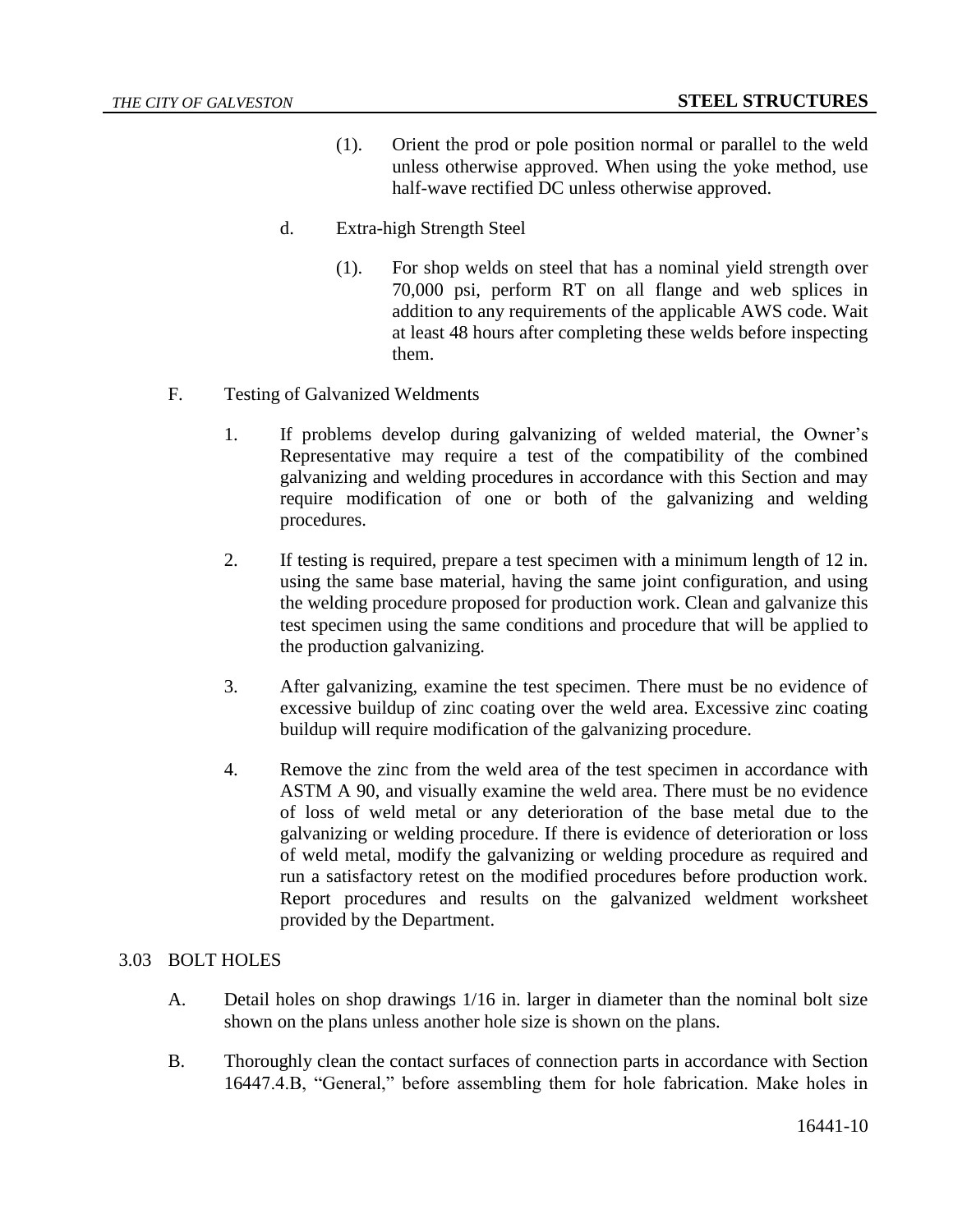primary members full-size (by reaming from a subsize hole, drilling full-size, or punching full-size where permissible) only in assembly unless otherwise approved.

- C. Ream and drill with twist drills guided by mechanical means unless otherwise approved. If subpunching holes, punch them at least 3/16 in. smaller than the nominal bolt size. When numerically controlled (N/C) equipment is used, submit for approval the proposed procedures to accomplish the work from initial drilling or punching through check assembly. Use thermal cutting for holes only with permission of the Owner's Representative. Permission for thermal cutting is not required for making slotted holes, when slotted holes are shown on the plans, by drilling or punching two holes and then thermally cutting the straight portion between them. Perform all thermal cutting in accordance with Section 16441, Part 3, 3.05 A. "Thermal Cutting."
- D. Slightly conical holes that naturally result from punching operations are acceptable provided they do not exceed the tolerances of S2.1. The tolerance for anchor bolt hole diameter for bridge bearing assemblies is  $+1/8$  in.,  $-0$ .

# 3.04 DIMENSIONAL TOLERANCES

- A. Meet tolerances of the applicable AWS specifications and S2.1 except as modified in this Section.
	- 1. Rolled Sections
		- a. Use ASTM A 6 mill tolerances for rolled sections, except that D1.5 camber tolerances apply to rolled sections with a specified camber.
	- 2. Flange Straightness
		- a. Ensure that flanges of completed girders are free of kinks, short bends, and waviness that depart from straightness or the specified camber by more than 1/8 in. in any 10 ft. along the flange. Rolled material must meet this straightness requirement before being laid off or worked. Plates must meet this requirement before assembly into a member. After straightening a bend or buckle, inspect the surface of the metal for evidence of fracture. The Owner's Representative may require nondestructive testing.
	- 3. Alignment of Deep Webs in Welded Field Connections
		- a. For girders 48 in. deep or deeper, the webs may be slightly restrained while checking compliance with tolerances of S2.1. In the unrestrained condition, webs 48 in. deep or deeper must meet the tolerances of Table 1. Girders under 48 in. deep must meet the alignment tolerances of S2.1.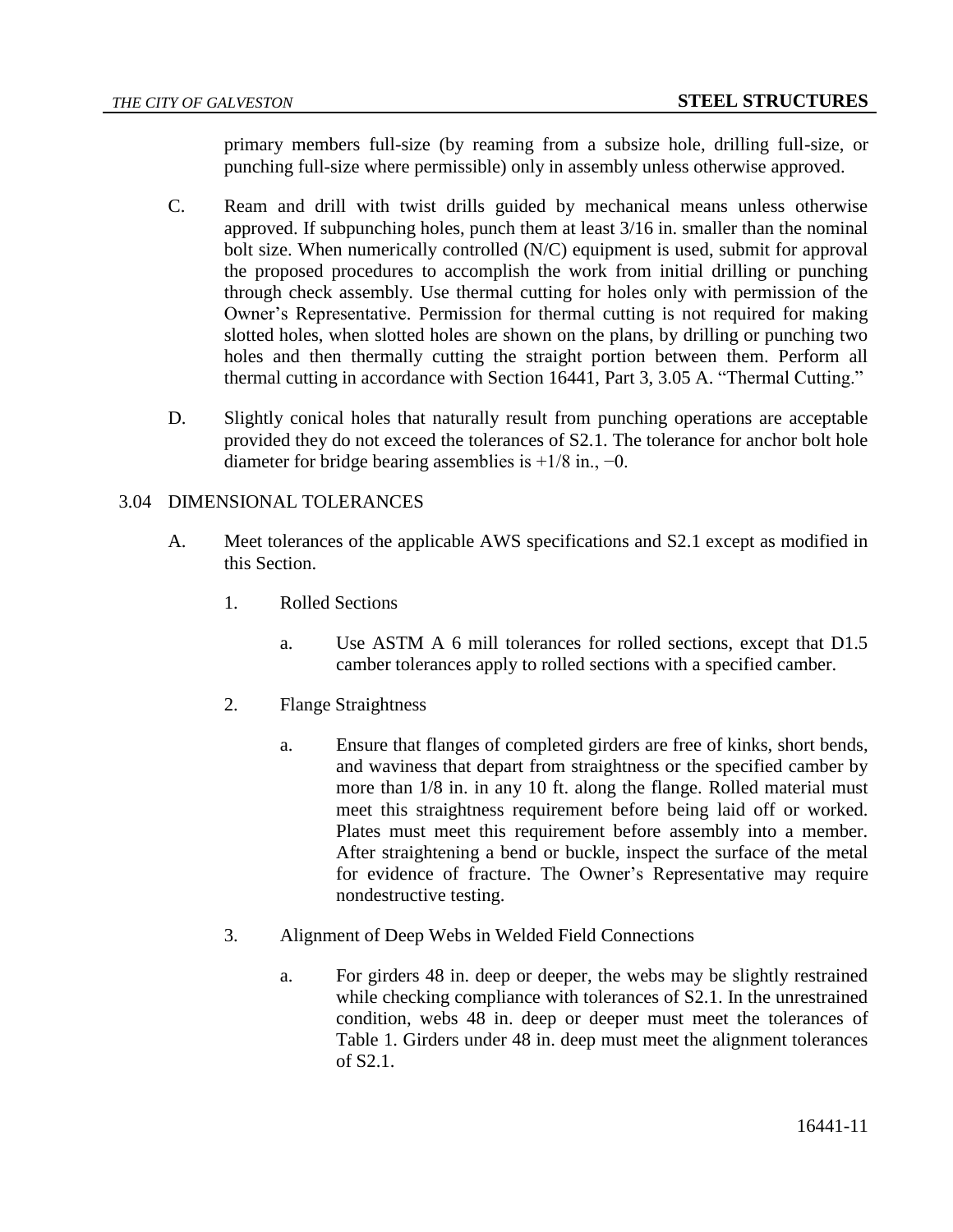| <b>Web Alignment Tolerances for Deep Girders</b> |                                             |
|--------------------------------------------------|---------------------------------------------|
| Web Depth (in.)                                  | <b>Maximum</b><br>Web<br>Misalignment (in.) |
| 48                                               | 1/16                                        |
| 60                                               | 1/8                                         |
| 72                                               | 1/4                                         |
| 84                                               | 5/16                                        |
| 96                                               | 5/16                                        |
| 108                                              | 3/8                                         |
| 120                                              | 7/16                                        |
| 132                                              | 7/16                                        |
| 144                                              | 1/2                                         |

**Table 1 Web Alignment Tolerances for Deep Girders**

#### 4. Bearings

- a. Correct bearing areas of shoes, beams, and girders using heat, external pressure, or both. Grind or mill only if the actual thickness of the member is not reduced by more than 1/16 in. below the required thickness.
	- (1). I Beams, Plate Girders, and Tub Girders
		- (a). The plane of the bearing area of beams and girders must be perpendicular to the vertical axis of the member within  $1/16$  in. in any 24 in.
	- (2). Closed Box Girders
		- (a). Meet these tolerances:
			- I. The plane of the bearing areas of the box girder is perpendicular to the vertical axis of the girder within 1/16 in. across any horizontal dimension of the bearing.
			- II. The planes of the beam supports on the box girder are true to the vertical axis of the supported beams or girders to 1/16 in. in any 24 in.
		- (b). In the shop, verify the plane of all bearing areas with the box placed on its bearings to field grade, using an approved process for verification.
	- (3). Shoes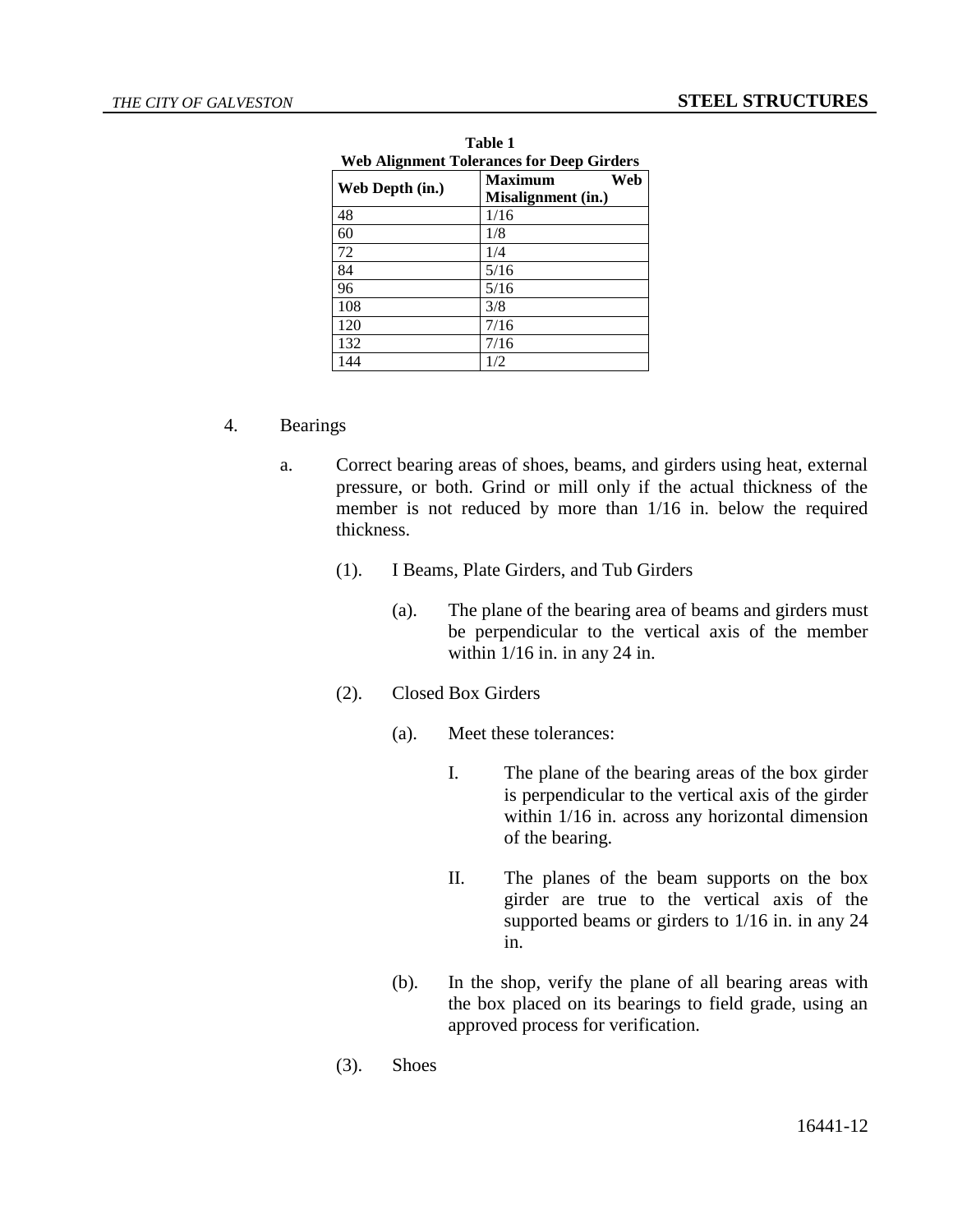- (a). Meet these tolerances:
	- I. The top bolster has the center 75% of the long dimension (transverse to the girder) true to 1/32 in., with the remainder true to 1/16 in., and is true to 1/32 in. across its entire width in the short dimension (longitudinal to the girder).
	- II. The bottom bolster is true to 1/16 in. across its diagonals.
- 5. End Connection Angles
	- a. For floor beams and girders with end connection angles, the tolerance for the length back to back of connection angles is  $\pm 1/32$  in. If end connections are faced, do not reduce the finished thickness of the angles below that shown on the shop drawings.

#### 3.05 OTHER FABRICATION PROCESSES

- A. Thermal Cutting
	- 1. Use a mechanical guide to obtain a true profile. Hand-cut only where approved. Hand-cutting of radii for beam copes, weld access holes, and width transitions is permitted if acceptable profile and finish are produced by grinding. Provide a surface finish on thermal-cut surfaces, including holes. Obtain approval before using other cutting processes.
- B. Oxygen-Gouging
	- 1. Do not oxygen-gouge ASTM A 588 or A 709 Gr. 50W steel or material with nominal yield strength over 70 ksi.
- C. Annealing and Normalizing
	- 1. Complete all annealing or normalizing (as defined in ASTM A 941) before finished machining, boring, and straightening. Maintain the temperature uniformly throughout the furnace during heating and cooling so that the range of temperatures at all points on the member is no greater than 100°F.
- D. Machining
	- 1. Machine the surfaces of expansion bearings so that the travel direction of the tool is in the direction of expansion.
- E. Camber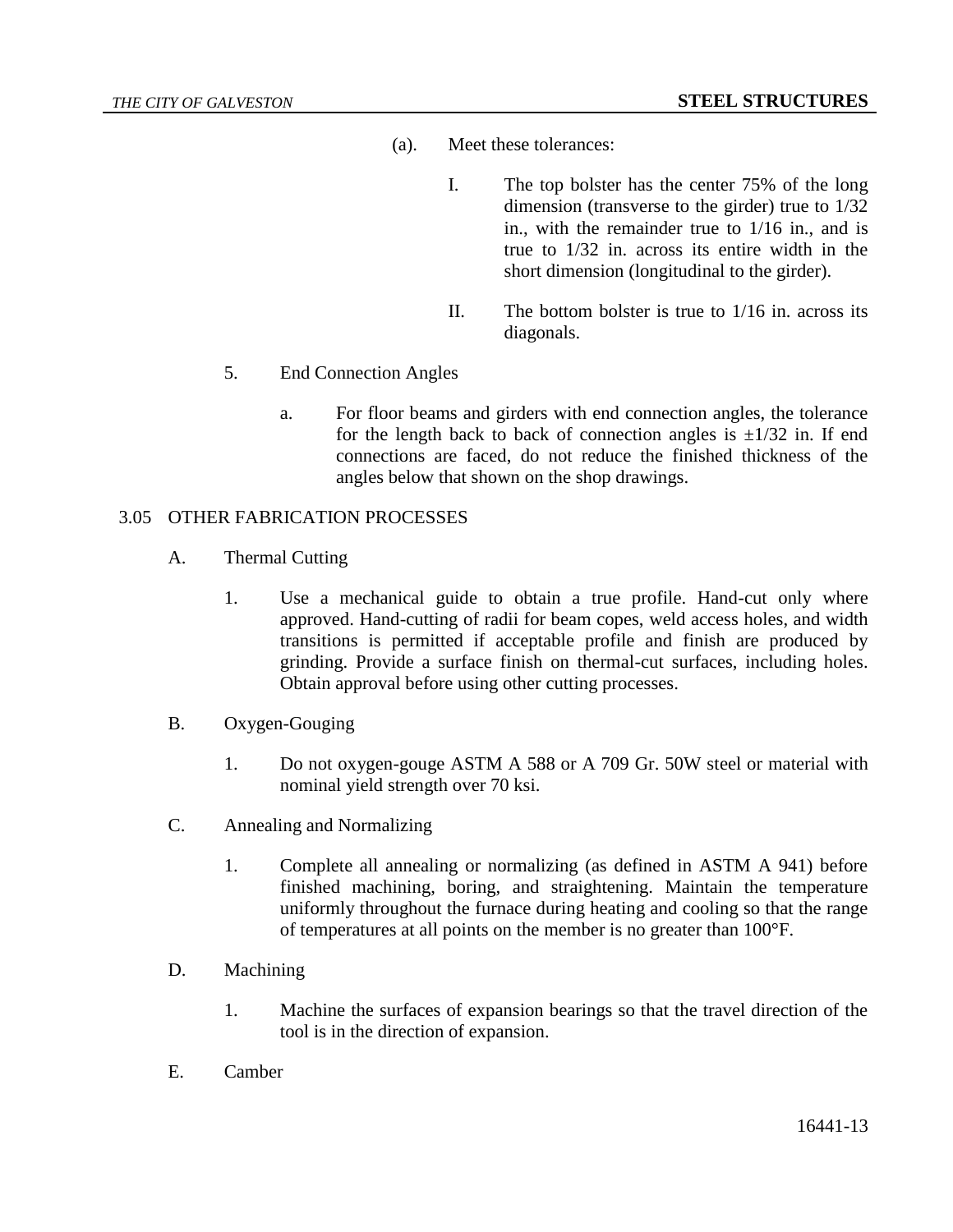- 1. Complete cambering in accordance with S2.1 before any heat-curving.
- F. Heat Curving
	- 1. Heat-curve in accordance with S2.1. The methods in the AASHTO bridge construction specifications are recommended. Attach cover plates to rolled beams before heat-curving only if the total thickness of one flange and cover plate is less than 2 1/2 in. and the radius of curvature is greater than 1,000 ft. For other rolled beams, attach cover plates only after heat-curving is completed. Locate and attach connection plates, diaphragm stiffeners, and bearing stiffeners after curving, unless girder shrinkage is accounted for.
- G. Bending of Quenched and Tempered Steels
	- 1. The cold-bending radius limitations for HPS 70W in S2.1 apply to all quenched and tempered steels.

#### 3.06 NONCONFORMANCE REPORTS (NCRS)

- A. When the requirements of this Item are not met, submit an NCR to the Owner's Representative for approval. Include on the NCR:
	- 1. date of submittal, nonconformance report number, and IFM number (when applicable);
	- 2. project information (county; control, section, and job numbers; project number; shop order number; structure name, etc.);
	- 3. member identification (member number, or piece or erection mark);
	- 4. description of problem including references to sections of specifications not met;
	- 5. explanation of why the problem occurred and plan for preventing future occurrences (if applicable);
	- 6. detailed description (including drawings) of proposed solution including a repair proposal; and
	- 7. diagrams detailing all pertinent dimensions and locations on relevant sections of shop drawings, including title blocks.
- B. Do not begin repairs before approval is received. Perform all repair work in strict compliance with the approved repair procedure.

3.07 SHOP ASSEMBLY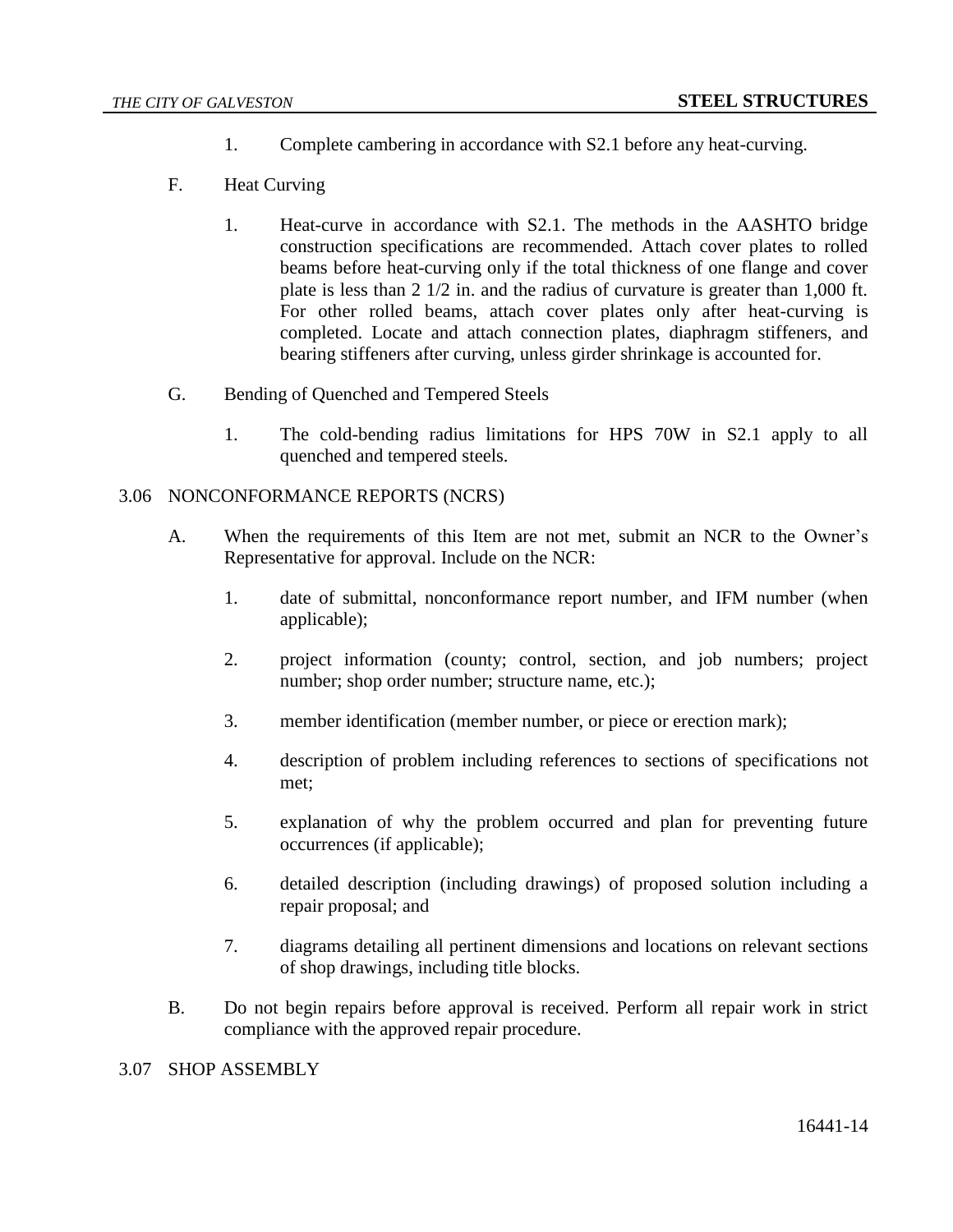- A. General Shop Assembly
	- 1. Shop-assemble field connections of primary members of trusses, arches, continuous beam spans, bents, towers (each face), plate girders, field connections of floor beams and stringers (including for railroad structures), field-bolted diaphragms for curved plate girders and railroad underpasses, and rigid frames. Complete fabrication, welding (except for shear studs), and field splice preparation before members are removed from shop assembly. Obtain approval for any deviation from this procedure. The Contractor is responsible for accurate geometry.
	- 2. Use a method and details of preassembly consistent with the erection procedure shown on the erection plans and camber diagrams. The sequence of assembly may start from any location in the structure and proceed in one or both directions. An approved method of sequential geometry control is required unless the full length of the structure is assembled.
	- 3. Verify by shop assembly the fit of all bolted and welded field connections between bent cap girders and plate girders or between plate girders and floor beams.
	- 4. Do not measure horizontal curvature and vertical camber for final acceptance until all welding and heating operations are completed and the steel has cooled to a uniform temperature. Check horizontal curvature and vertical camber in a no-load condition.
- B. Bolted Field Connections
	- 1. Each shop assembly, including camber, alignment, accuracy of holes, and fit of milled joints, must be approved before the assembly is dismantled.
	- 2. Assemble with milled ends of compression members in full bearing. Assemble non-bearing connections to the specified gap. Ream all subsize holes to the specified size while the connections are assembled, or drill full size while the connections are assembled. Notify the Owner's Representative before shipping if fill plates or shims are added. Adding or increasing the thickness of shims or fill plates in bearing connections requires approval. Use drift pins and snug-tight bolts during the drilling process to ensure that all planes of the connection (webs and flanges) can be assembled simultaneously. Do not use tack welds to secure plates while drilling.
	- 3. If parts are not completely bolted in the shop, secure them by temporary bolts to prevent damage in shipment and handling. Never use tack welds in place of temporary bolts.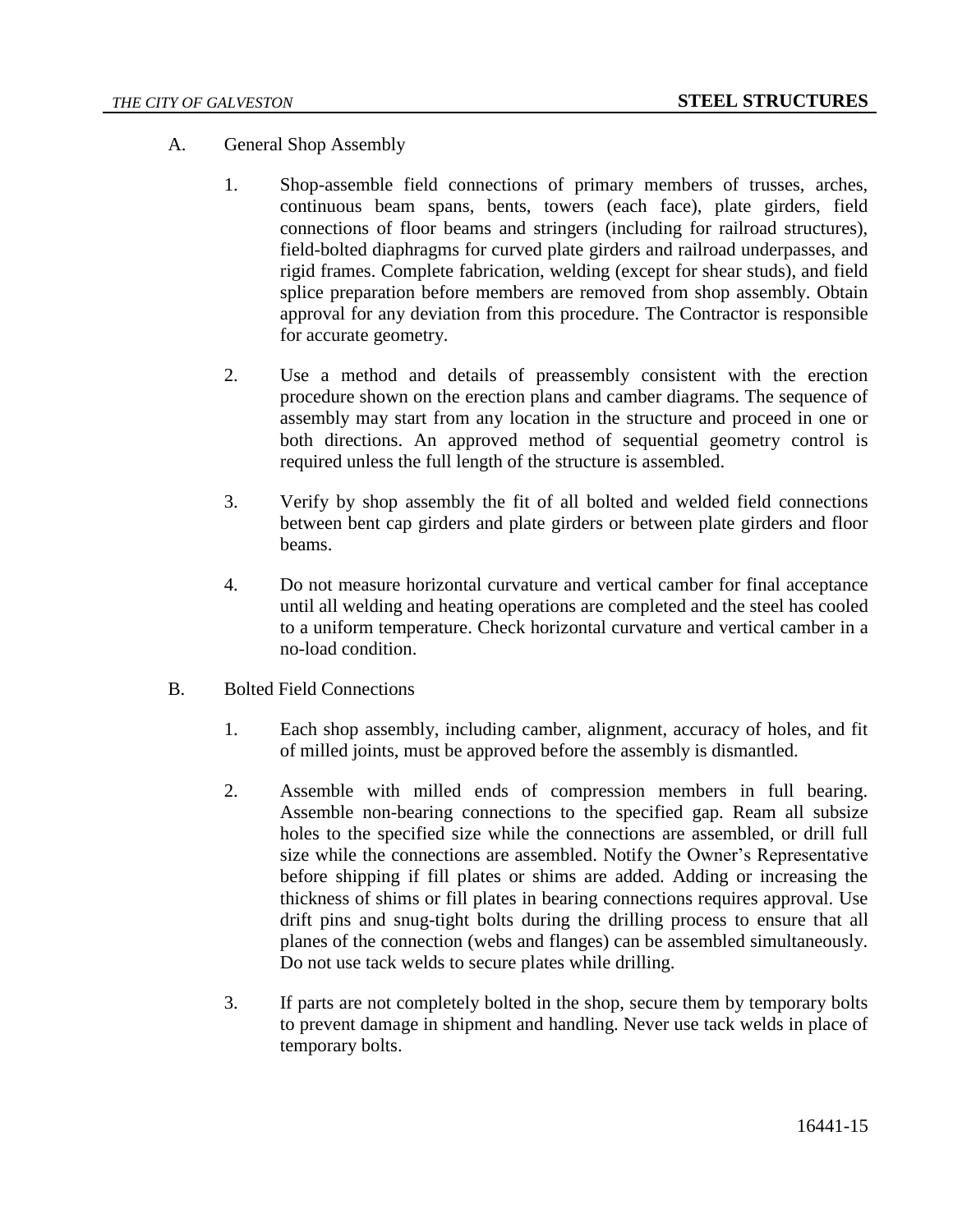- 4. Match-mark connecting parts in field connections using low-stress stencils in accordance with the diagram in the erection drawings.
- C. Welded Field Connections
	- 1. Mill or grind bevels for groove welds. Do not cut into the web when cutting the flange bevel adjacent to the web. End preparation, backing, and tolerances for single V groove welds for framing beams or girders must conform to the applicable AWS code unless otherwise shown on the plans.
	- 2. In the shop, prepare ends of beams or girders to be field-welded taking into account their relative positions in the finished structure due to grade, camber, and curvature. Completely shop-assemble and check each splice. While the splice is assembled, match-mark it with low-stress stencils in accordance with the diagram in the erection drawings.

# 3.08 FINISH AND PAINTING

- A. Shop Painting
	- 1. On new steel items to be painted (except for the coatings on box and tub girder interiors), grind corners that are sharp or that form essentially 90º angles to an approximately 1/16 in. flat surface before blast cleaning. (A corner is the intersection of two plane faces.) This requirement does not apply to punched or drilled holes. Apply shop paint in accordance with Item 16446, "Cleaning and Painting Steel." Do not omit shop paint to preserve original markings.
- B. Bearing and Faying Surfaces
	- 1. Clean and prepare all bearing and faying surfaces of bolted connections, including those in railroad structures, in accordance with Item 16447, "Structural Bolting," before shipment.
- C. Girder Interiors
	- 1. Paint the inside of all box and tub girders in accordance with applicable provisions of Item 16446, "Cleaning and Painting Steel."
- D. Weathering Steel
	- 1. Provide an SSPC SP 6 blast in the shop to all fascia surfaces of unpainted weathering steel beams. Fascia surfaces include:
		- a. exterior sides of outermost webs and undersides of bottom flanges of plate girders and rolled beams,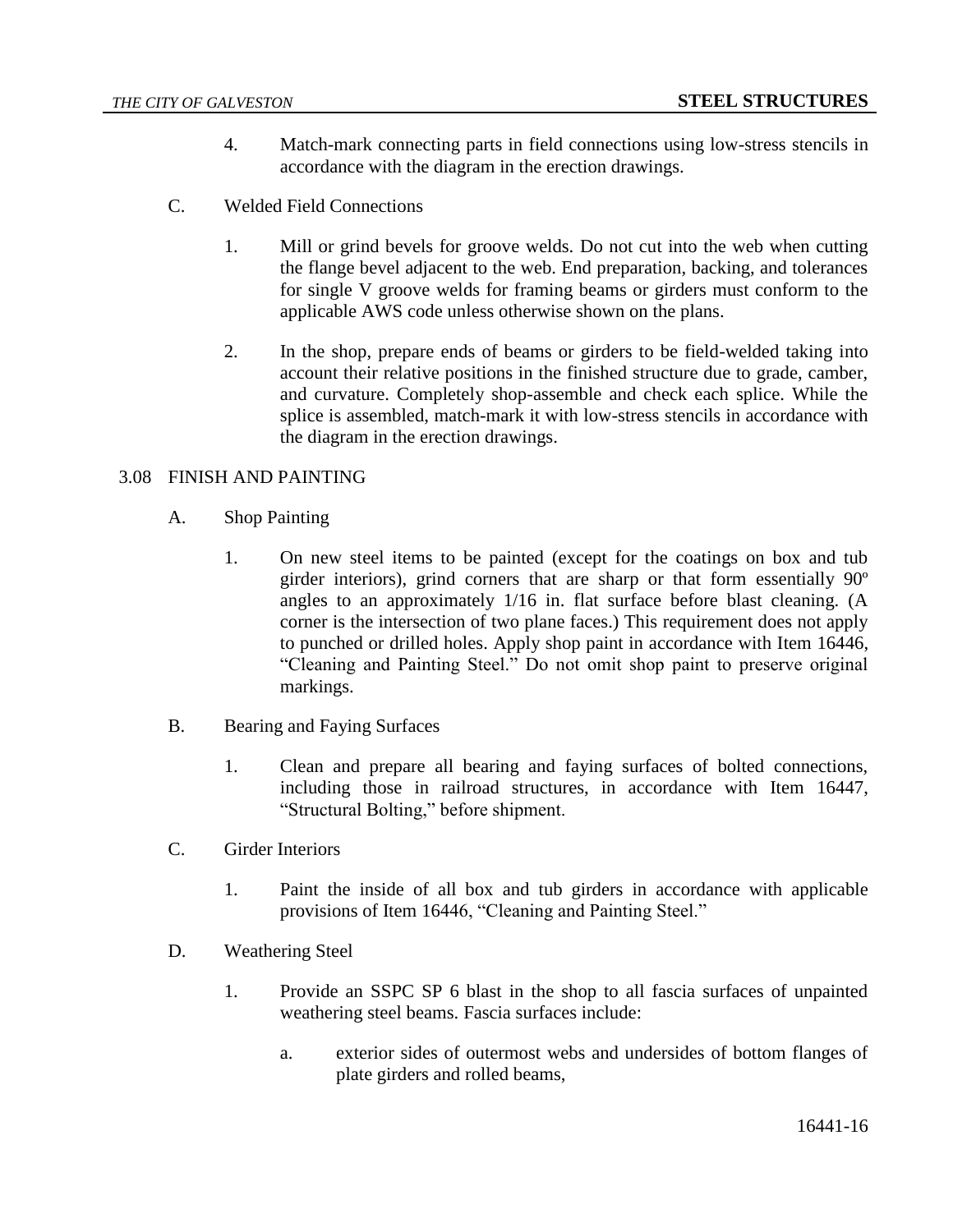- b. all outer surfaces of tub girders and box girders,
- c. all surfaces of truss members,
- d. webs and undersides of bottom flanges of plate diaphragms,
- e. bottom surfaces of floor beams, and
- f. any other surfaces designated as "fascia" on the plans.
- 2. Do not mark fascia surfaces. Use one of the following methods as soon as possible to remove any markings or any other foreign material that adheres to the steel during fabrication and that could inhibit the formation of oxide film:
	- a. Solvent Cleaning
	- b. Hand Tool Cleaning
	- c. Power Tool Cleaning
	- d. Brush-off Blast Cleaning
- 3. Do not use acids to remove stains or scales. Feather out touched-up areas over several feet.
- E. Machined Surfaces
	- 1. Clean and coat machine-finished surfaces that are in sliding contact, particularly pins and pinholes, with a non-drying, water-repellent grease-type material containing rust-inhibitive compounds. Ensure that the coating material contains no ingredients that might damage the steel. Protect machined surfaces from abrasive blasting.

#### 3.09 HANDLING AND STORAGE OF MATERIALS

- A. Prevent damage when storing or handling girders or other materials. If damage to material is caused by handling devices or improper storage, remove or repair the material by acceptable means in accordance with ASTM A 6 and the applicable AWS code.
- B. Place stored materials on skids or acceptable dunnage above the ground. Keep materials clean. Shore girders and beams to keep them upright and free of standing water. Place support skids close enough to prevent excessive deflection in long members such as columns. Do not stack completed girders or beams at the jobsite.
- C. Protect structural steel from salt water or other corrosive environments during storage and transit.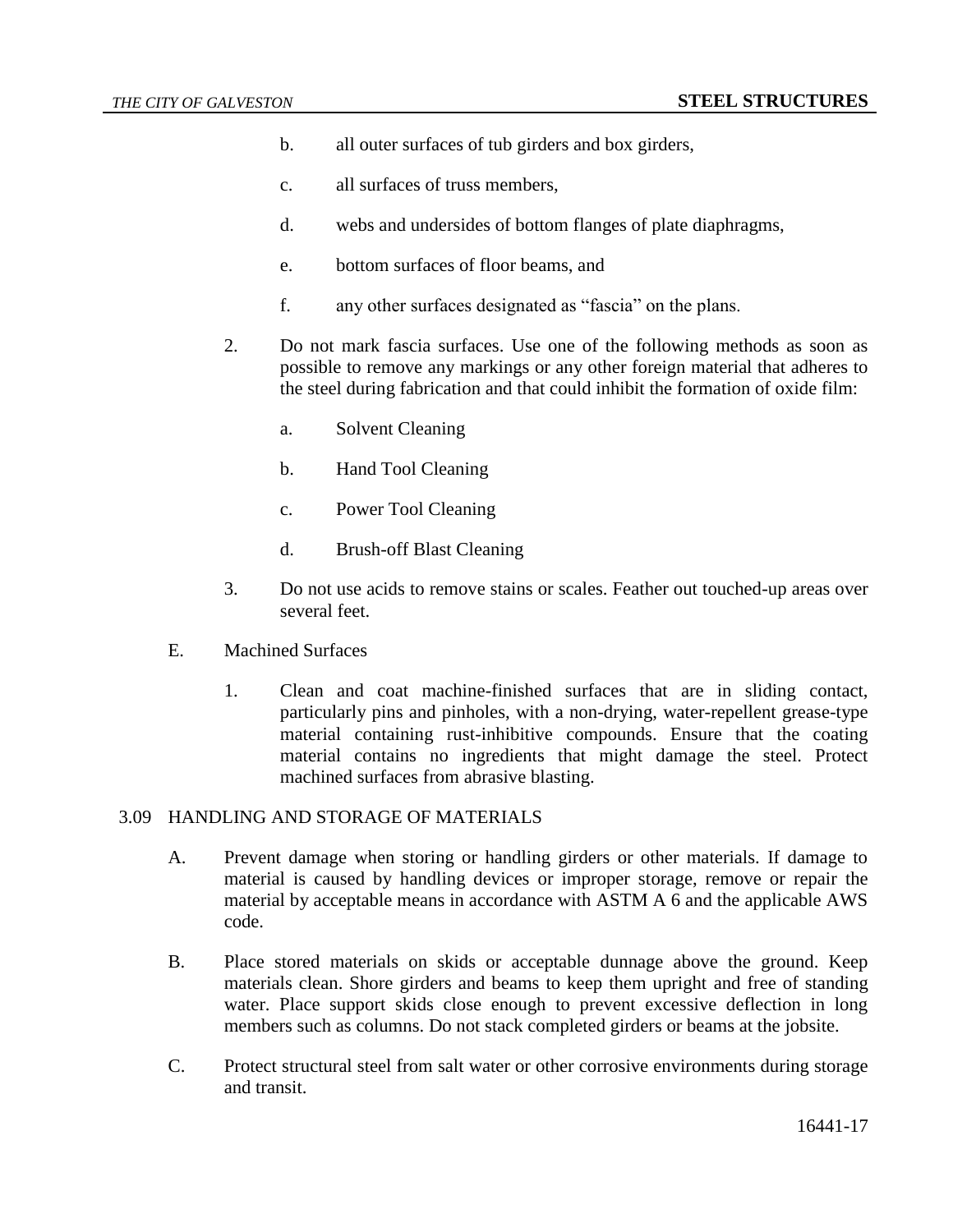#### 3.10 MARKING AND SHIPPING

- A. Mark all structural members in accordance with the erection drawings. If a surface is painted, make the marks over the paint. Do not use impact-applied stencils to mark painted surfaces.
- B. Mark the weight directly on all members weighing more than 3 tons.
- C. Keep material clean and free from injury during loading, transportation, unloading, and storage. Pack bolts of each length and diameter, and loose nuts or washers of each size, separately and ship them in boxes, crates, kegs, or barrels. Plainly mark a list and description of the contents on the outside of each package.

# 3.11 FIELD ERECTION

- A. Methods and Equipment
	- 1. Do not tack-weld parts instead of using erection bolts. Do not tack-weld parts to hold them in place for bolting. Provide falsework, tools, machinery, and appliances, including drift pins and erection bolts. Provide enough drift pins, 1/32 in. larger than the connection bolts, to fill at least 1/4 of the bolt holes for primary connections. Use erection bolts of the same diameter as the connection bolts.
	- 2. Securely tie, brace, or shore steel beams or girders immediately after erection as shown on the plans and the erection drawings. Maintain this bracing or shoring until the diaphragms are in place. Protect railroad or roadway traffic that may be beneath erected girders or beams from falling objects during erection of the members and diaphragms, placement of the deck concrete, and erection and removal of forms. Use nets or flooring with openings no larger than 1 in. for this protection.
- B. Falsework
	- 1. Design and construct falsework for the anticipated loads, including wind, and properly maintain this falsework.
- C. Handling and Assembly
	- 1. Accurately assemble all parts as shown on the plans and the approved shop drawings. Verify match-marks. Handle parts carefully to prevent bending or other damage. Do not hammer if doing so damages or distorts members. Do not weld any member for transportation or erection unless noted on the plans or approved by the Owner's Representative.
		- a. Welded Connections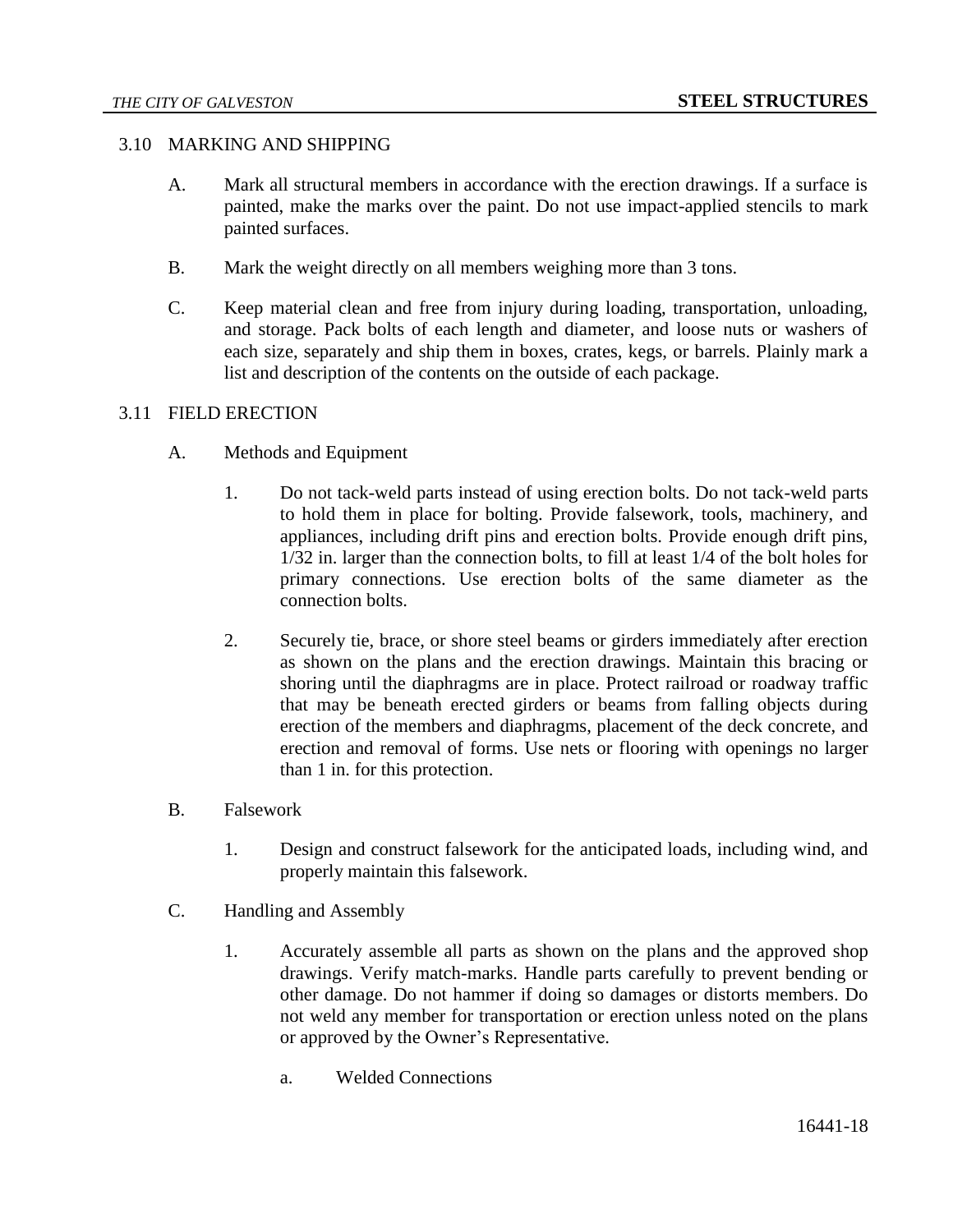- (1). Before releasing the erection cranes, weld flange splices to 50% of their thickness and meet the minimum erection bracing and support requirements shown on the plans and on the submitted erection plans. Field-weld in accordance with Item 16448, "Structural Field Welding."
- b. Bolted Connections.
	- (1). Before releasing the erection cranes:
		- (a). install 50% of the bolts in the top and bottom flanges and the web with all nuts finger-tight,
		- (b). meet the minimum erection bracing and support requirements shown on the plans and on the submitted erection plans, and
		- (c). for tub girders, install top lateral bracing across the connection and fully tension the bolts connecting the bracing to the top flanges.
- c. Install high-strength bolts, including erection bolts, in accordance with Item 16447, "Structural Bolting." Clean bearing and faying surfaces for bolted connections in accordance with Item 16447. Clean the areas of the outside ply under washers, nuts, and bolt heads before bolt installation. Ensure that the required faying surface condition is present at the time of bolting.
- D. Misfits
	- 1. Correct minor misfits. Ream no more than 10% of the holes in a plate connection (flange or web), and ensure that no single hole is more than 1/8 in. larger than the nominal bolt diameter. Submit proposed correction methods for members with defects that exceed these limits or that prevent the proper assembly of parts. Straighten structural members. Make all corrections in the presence of the Owner's Representative at no expense to the City. Do not remove and reweld gusset plates without approval.
- E. Bearing and Anchorage Devices
	- 1. Place all bearing devices such as elastomeric pads, castings, bearing plates, or shoes on properly finished bearing areas with full and even bearing on the concrete. Place metallic bearing devices on 1/4 in.-thick preformed fabric pads to the dimensions shown on the plans. Provide holes in the pad that are no more than 1/4 in. larger than the bolt diameter.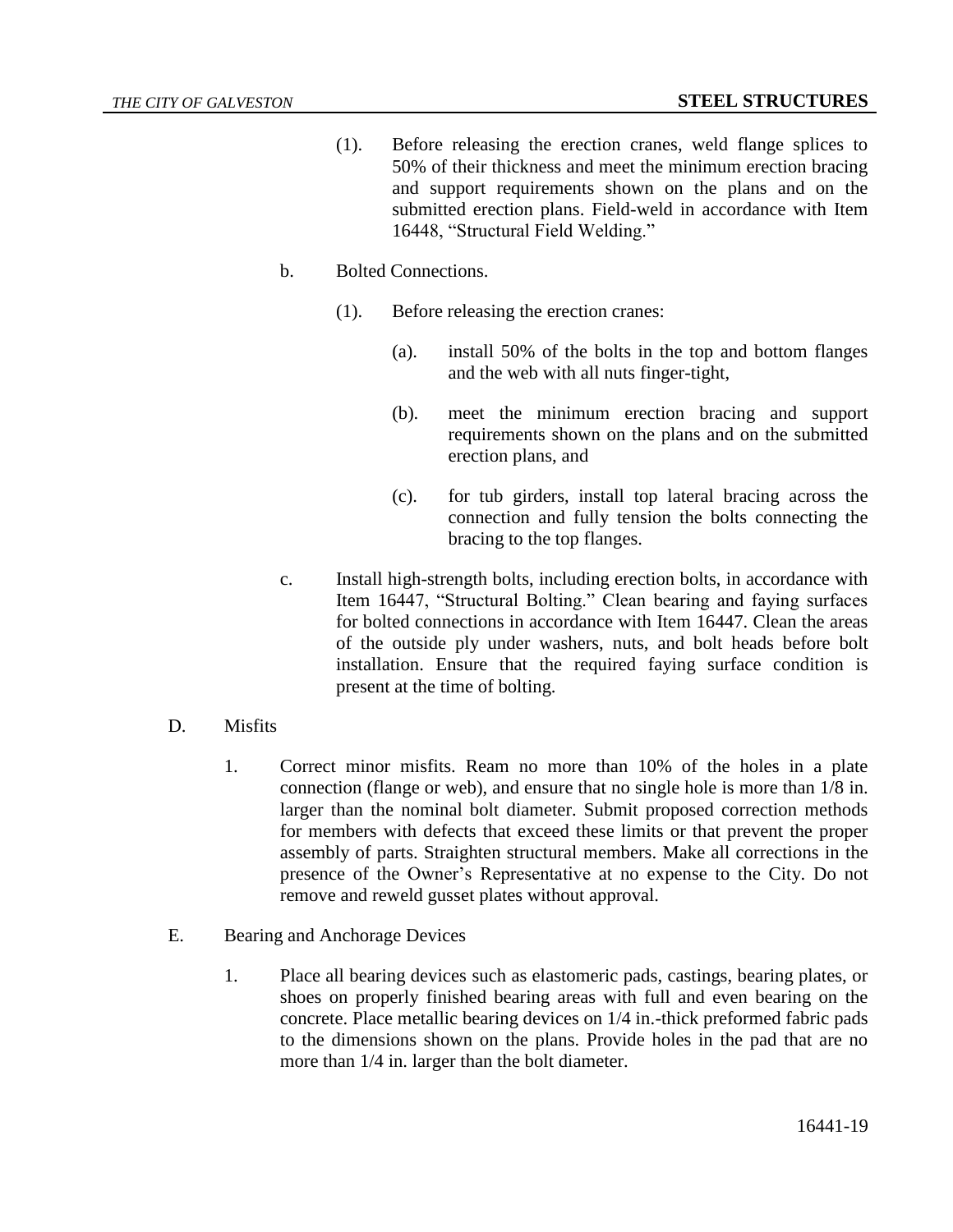- 2. When the concrete bearing area has been placed below grade, build it up to the correct elevation using mortar that meets Item 03310, "Structural Concrete," and provide adequate curing. For buildups between 1/8 in. and 3/8 in. thick, use only mortar. If the bearing area must be raised more than 3/8 in., use galvanized steel shims or other approved shim materials in conjunction with mortar.
- 3. Provide at least 75% contact of flange to shoe with no separation greater than 1/32 in. for beams and girders. Make corrections using heat or pressure in accordance with S2.1, or with galvanized shims. Correct small irregularities by grinding.
- 4. Provide at least 85% contact between the rocker plate and the base plate. Adjust the location of slotted holes in expansion bearings for the prevailing temperature. Adjust the nuts on the anchor bolts at the expansion ends of spans to permit free movement of the span. Provide lock nuts or burr the threads.
- 5. Remove all foreign matter from sliding or machine-finished surfaces before placing them in the structure.
- 6. Restore distorted bearing pads or expansion bearings to an equivalent 70ºF position after completion of all welded or bolted splices, using an approved method of relieving the load on the bearing devices.
- F. Erecting Forms
	- 1. Do not erect forms until all welding or bolting is complete and the unit is positioned and properly set on the bearing unless otherwise noted on the plans.
- G. Field Finish
	- 1. Paint in accordance with Item 16446, "Cleaning and Painting Steel." For weathering steel that will remain unpainted, after all welding and slab concrete placement has been completed, restore the steel to a uniform appearance by solvent cleaning, hand cleaning, power brush, or blast cleaning. As soon as possible, remove from all unpainted weathering steel fascia surfaces (as defined in Section 16441, Part 3, 3.08 D. "Weathering Steel") any foreign material, including markings, that adheres to the steel and could inhibit formation of oxide film. Feather out touched-up areas over several feet. Do not use acids to remove stains or scales.

# PART 4 MEASUREMENT AND PAYMENT